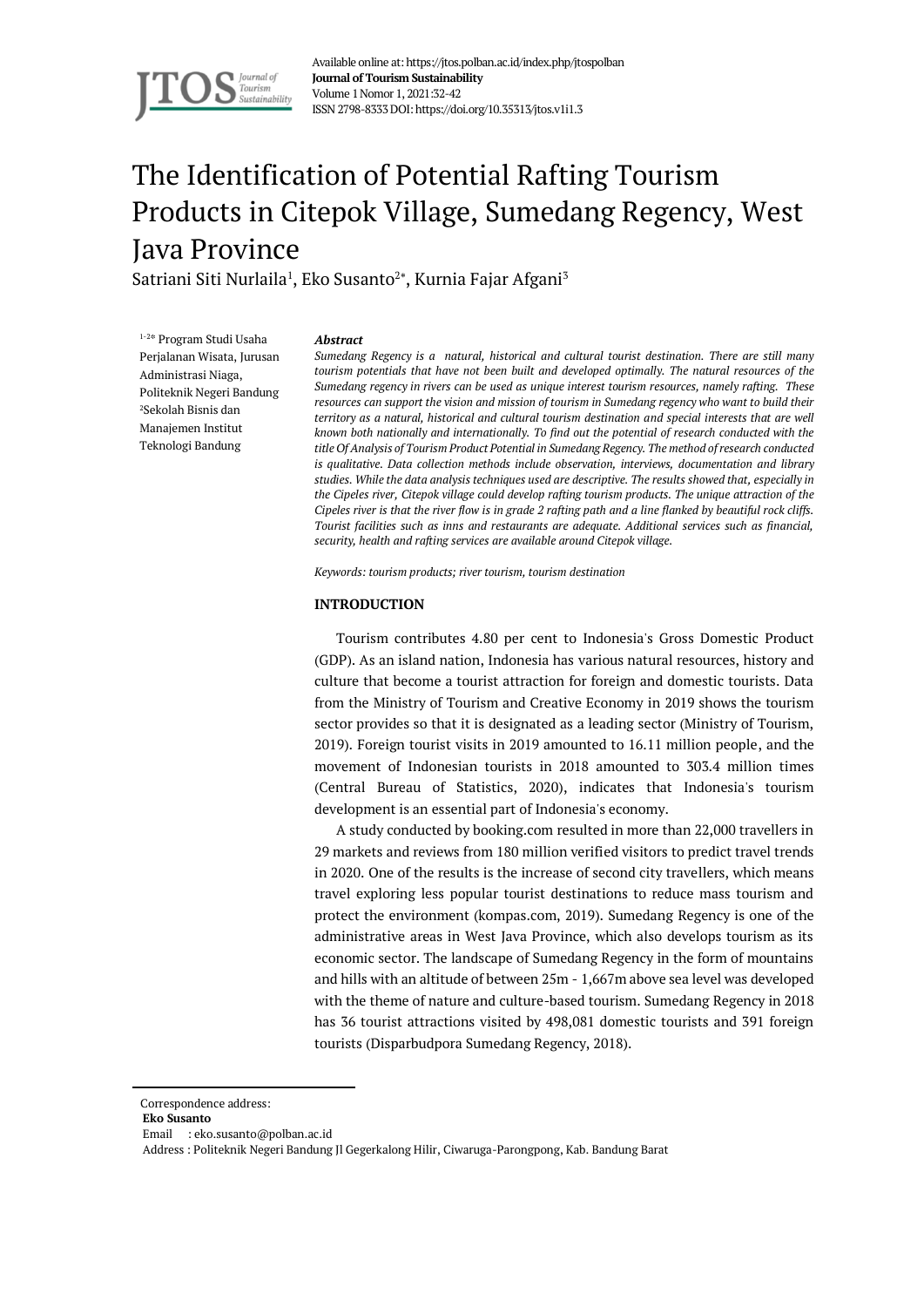Sumedang Regency Government has set the vision of tourism development in 2014-2025, namely the realization of Sumedang as a world-class cultural, natural and special-interest tourism destination, competitive, sustainable, reliable, and able to encourage regional development and welfare of the people (Perda Kab

Sumedang No. 8 of 2014). The implementation of this policy is establishing a thematic Strategic Tourism District (KSPK) based on the strength of potential and character of the region. The themes stipulated in the regional regulations include tourist villages, natural tourism and cultural tourism (Perda Kab Sumedang No. 8 of 2014).

Sumedang Regency is located between 6o44'-70o83' South Latitude and 107o21'-108o21' East Longitude. Sumedang Regency has a large river flow, and its tributaries form the pattern of watersheds. In Sumedang Regency, the flow consists of 3 watersheds with six sub-watersheds: Cimanuk Hulu, Cipeles, Cimanuk Hilir, and Cilutung; Citarum watershed includes Citarik; Cipunagara watersheds include Cikandung. Protected Areas also surround Sumedang regency, Nature Reserves and Cultural Reserves, and mountains as water catchment areas, namely Mount Tampomas 1,280.39 ha, Mount Kareumbi 8,624.80 ha and Mount Manglayang 1800 ha (Pemerintah Provinsi Jawa Barat, 2017).



**Figure 1.** Infrastructure Map of Sumedang Regency source: Data Kementerian Pekerjaan Umum (2012)

One of the tourism resources that has many benefits is the River. For example, the European region has used the River as a tourism resource, namely waterways or water transportation routes such as boats. The utilization of this river stream increases the interest of tourists to spend their time around during sunset sailing, dinner cruise, or just walking around the area around the River. Other uses of the river and transportation media are also for recreational media such as swimming, fishing, diving, boating, rafting, and kayaking (Collins &Cooper, 2017). In terms of service providers or tour companies, rafting and kayaking have been operated by individual operators with a single raft to worldwide operators such as Microsoft Corporation's Mountain Travel Sobek (Buckley, 2006)

In particular, the International Rafting Federation (2010) states that rafting is a sport and recreational activity conducted outdoors by rowing on a raft through the River's surface from the starting point (start) to the finish point. They have usually done in the flow of the River rapid currents to increase speed and make this sport of rafting a little dangerous and challenging. Two of the nine most challenging rafting destinations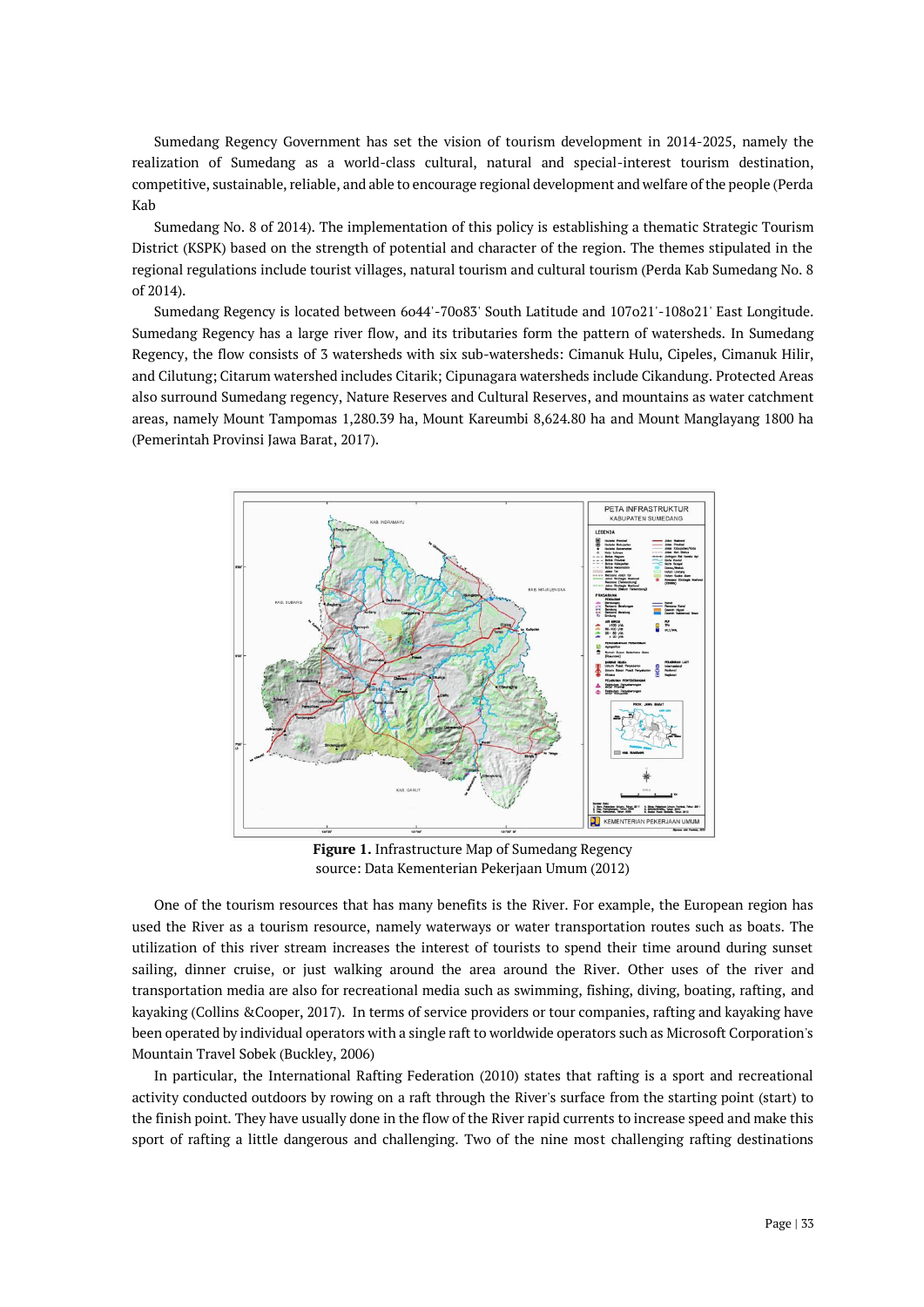globally are Indonesia, the Ranoyapo River in Minahasa Regency, North Sulawesi, a 35 km long track, and alas river Sumatra with difficulty III-IV (CNN Indonesia, 2019).

Sumedang Regency is famous for its natural and historical tourism. However, there are still many undeveloped tourism potentials, one of which is the Cipeles river basin with exciting contours in the form of rock cliffs flank. On top of this, there are lush trees that some quite challenging rapids with a grade II category. Cipeles River rafting trail has a length of 4-5 kilometres with a depth varying between 4-12 meters. One of the challenges of this river feature is the change in the direction of water flow which is influenced by the amount of water discharge, mainly due to rain (Republika, 2016). The Cipeles River rafting track is considered not too dangerous and suitable for family recreation with a category II difficulty level. Operators that operate on the Cipeles River rafting tourist route include Sumedang Outdoor Activity (SODA) and Rafting Sumedang.

The development of global tourism led to a shift in tourist consumption patterns. In early 1980 the favourite tourist trend was *mass-tourism,* a group travel pattern following a series of programs from travel agency services. As the times change, travel trends turn to more specific desires (special interest tours) (Trauer, 2006). The shift also occurs in brilliant tourism selection that affects tourist visits (Susanto et al., 2020). Special interest tours are designed for travellers to satisfy emotional stimuli in the form of an optimal and varied experience at a limited time. Rafting is one of the special interest tourism products that are much in demand by 21st-century tourists. This condition needs to be followed up by Sumedang Regency by developing special interest tourism products themed rafting.

Cooper (2016) provides four main components that a tourist attraction has. The first is the attraction which is an attraction that becomes a motivation for tourists to come. The resources of these attractions include natural resources, cultural attractions and artificial attractions. Second is amenities which is the facilities and infrastructure needed by tourists while in tourist destinations, such as restaurants, inns, electric power transportation, highways, airports and others. The third is accessibility, which is the ease of moving from one area to another, both in transportation, ports, airports, and highways, making it easier for tourists to visit tourist destinations. Fourth is ancillary, which complement tourism such as local government, management institutions, Tourist Information Center, Travel Agents, and other stakeholders who play a role in tourism. All components of this travel product need to be identified in developing special interest tourism themed rafting in Sumedang Regency, which is the purpose of this research.

Based on the above phenomena and considerations, Sumedang Regency, with the vision of becoming a natural tourism destination, culture and special interests, still has various natural resources that can be utilized optimally. One of them is the river flow that surrounds several areas in Sumedang Regency. Considering the trend of special interest tourism and river tourism in some regions, Sumedang Regency can develop rafting special interest tourism to diversify tourist products. It is essential to analyze the potential of rafting tourism as one of the special interest tourism that utilizes river resources.

## **LITERATURE REVIEW**

#### **Special Interest Tourism**

In recent years tourism has attracted many researchers from various fields, both to research matters related to the economy, social, cultural and environmental. One of the tourism innovations is caused by special interest tourism (SIT), which provides various new and modern special interests among tourists (Sousa, 2018). Swarbrooke and Horner (2007) stated that tourist activities could be said to be special interest tours when the motivation and decision-making of tourists are based on a particular desire, both to an activity and a destination and an atmosphere that can meet the wishes of tourists. From a tourist perspective, tours involving physical activities such as sports tours and adventure tours are also included in special interest tours (Trauer, 2006).

Buckley (2006) believes that adventure tourism is a commercial tour whose main attraction is outdoor activities and exploring the outdoors. It usually requires special equipment and provides a stressful experience for tourists. In another book, Buckley (2010) explains the phases or stages of adventure tourism development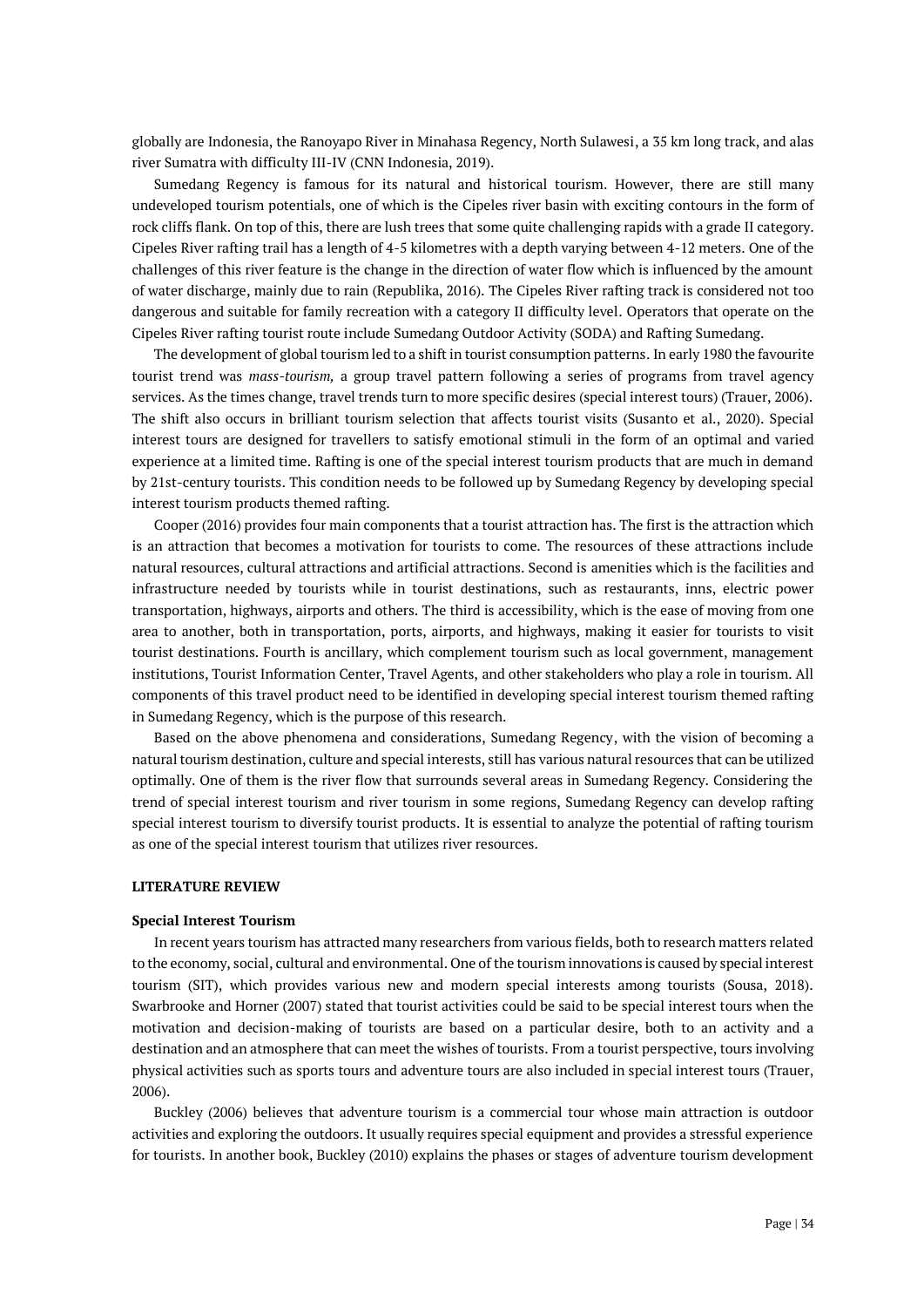in more detail. First, adventure tourism develops from some tourists who do activities related to adventure and exploration. Second, of the many tourists who do experience and exploration activities occur mass tourism with activities that are not so extreme. Third, adjustment of actions by the changing times. This phase of commercial adventure tourism has reached the broader economy, considering special equipment, clothing and protectors, infrastructure, lifestyle and business travel agencies.

In keeping with Buckley's statement, the Adventure Travel Trade Association defines adventure travel as a tour that meets at least two main characteristics: physical activity, natural environment, and cultural dimension. Adventure tourism is a type of tourism that represents some of the natural attractions related to adventure activities. However, some activities are often categorized as natural attractions. It should be underlined the difference between adventure tourism and nature tourism can be seen from its more challenging and risky activities than ordinary natural tourism (Rantala et al., 2018).

# **Water-Based Tourism Business**

Water-based tourism businesses are water tourism operators, providing commercially managed services in the water and providing recreational services underwater, along the coast, streams, lakes and reservoirs, and other service providers related to water activities (Ismayanti, 2010). In more detail, Muljadi (2009) also explained the example of water-based tourism business services, among others: 1) diving recreational equipment services to see the scenery of underwater living things; 2) provide recreational facilities along the coast, sea waters, streams, lakes and reservoirs; 3) Provide a port place for cruise activities (cruise).

As mention above, the main activity is to provide services and services related to the needs of recreational tourism in the water. Ismayanti (2010) provides several examples of service providers included in the waterbased tourism business, among others: 1) Swimming pool that provides places and facilities for bathing and doing swimming sports, containing a water park and a water play area; 2) Natural bathing is a business that provides places and facilities for bathing in hot springs and waterfalls: 3) Fishing is an effort that provides places and facilities for fishing in ponds; 4) Marina business is a business that provides mooring facilities and infrastructure for yachts and boat or ships; 5) Dive business is an effort that provides means for underwater diving; 6) Water Recreation Business is a business that provides water recreation facilities such as beaches, rivers, lakes and reservoirs—for example, renting out boats, surfing, parasailing, powerboating, and rafting. The development of water tourism can be aligned on environmentally based and sustainable principles (Budisetyorini et al., 2021).

#### **White Water Rafting**

Rafting, kayaking and canoeing are thriving and becoming the most popular new adventure sport. According to the International Rafting Federation (2010), rafting is a sports and recreational activity conducted outdoors by rowing on a raft through the River's surface from the starting point to the finish point. These activities are usually done in the River's flow to increase speed and make this rafting a little dangerous and challenging.

Rafting has six levels of difficulty ranging from calm river flow to high and rapid wave stream. According to Mackenzie and Kerr (2014), international rafting is challenging among others: the first level is a calm river flow with slow waves. The second level is a quiet stream with slightly fast waves. The third level is a stream with relatively quick waves and several rapids (suitable for sports activities and rafting tours). The fourth level is starting to be challenging; the boat may overturn due to the rapid flow of the River and unpredictable waves. The fifth level is an area where the flow of the River is swift. The flow direction is unexpected, requires physical readiness, and there is a possibility of injury. The last level is a dangerous river flow with many rapids, fast river flow, large rocks, and high concentration and experience.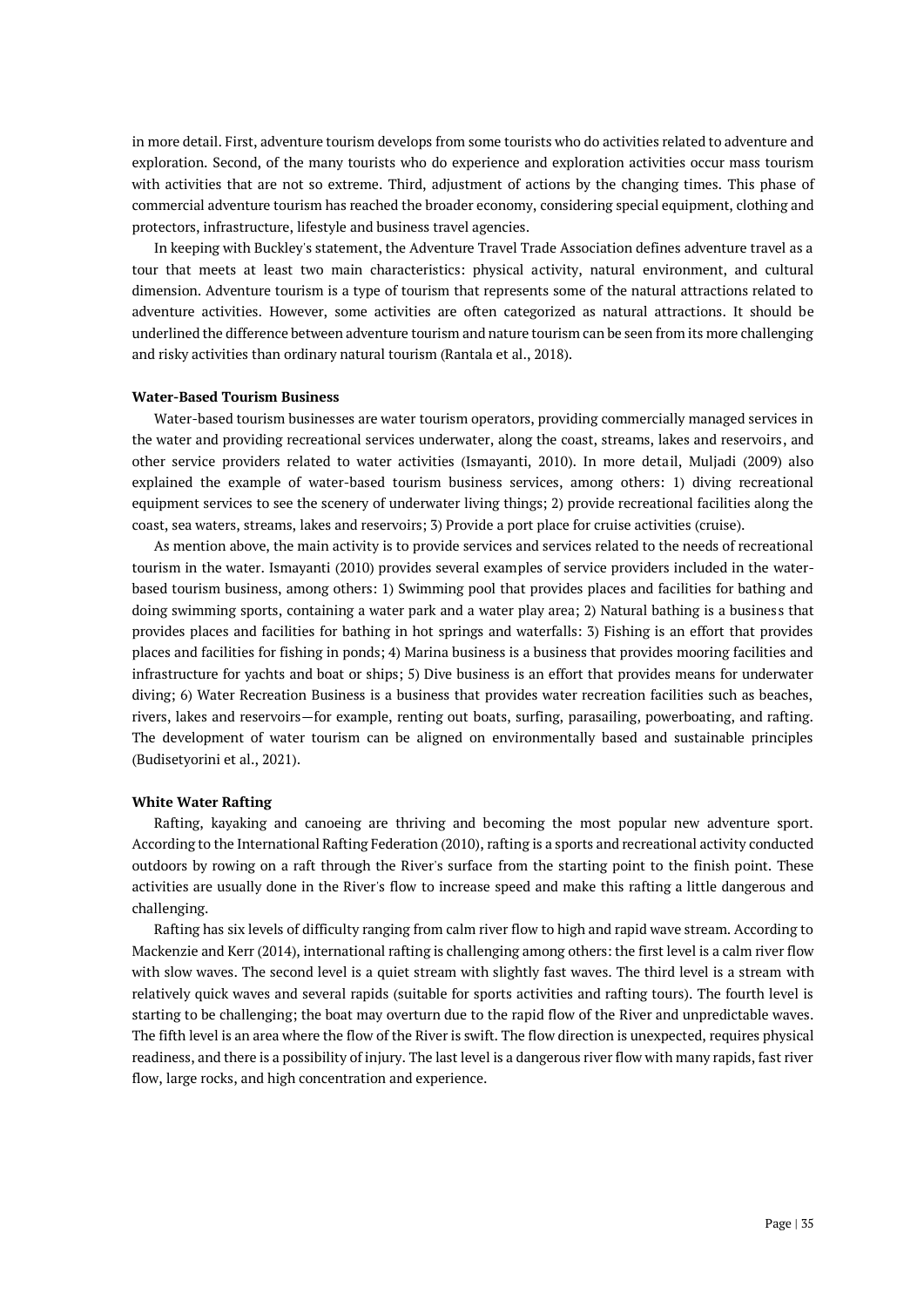## **Tourism Product Components**

Tourist products are all forms of Service enjoyed by tourists, starting from the moment of leaving the place of origin, while searching for tourist destinations, until returning to the area of origin. According to Cooper et al. (1995), there are several essential things that a travel product has, among others:

- 1. Attraction is the most significant component in attracting tourists. The initial capital that an area must own to become a tourist destination is a tourist attraction. Attractions that invite tourists are natural, cultural, and artificial. Tourist attractions motivate tourists to come, either to be enjoyed for days or to go again on other occasions to the same place. It is necessary to consider the uniqueness that tourists are needed.
- 2. Amenity is the facilities and infrastructure needed by tourists during their stay in tourist destinations. Infrastructure is a condition for the construction of facilities. An area develops into a tourist destination when the facilities and infrastructure are adequate. Examples of facilities and infrastructure that tourists often need include telephones, lodging, transportation, restaurants, public toilets, rest areas, parking lots, etc.
- 3. Accessibility is all kinds of transportation and transportation services that support tourists to reach tourist destinations. On the other hand, accessibility is also an easy move from one place to another. Similar to facilities, accessibility also affects the development of a tourist destination. If there are ports, airports, highways and other transportation services will certainly make it easier for the area to visit.
- 4. Ancillary Service is an institution that supports tourism, such as local government, travel agents, private and stakeholders who play a role in other tourism. Meanwhile, according to Sunaryo (2013), ancillary Service is a public facility used as a tourist facility such as banks, telecommunication facilities, hospitals, etc. The existence of ancillary Service complements amenities and accessibility.

## **METHOD**

This study uses a qualitative descriptive approach (Creswell, 2002). The collected data is not analyzed numerically, then translated in narrative and analyzed according to the interests of the study. Research data is classified into two, namely: 1) Primary data, namely the actual condition of attractions, accessibility and additional services, as well as a list of facilities that support the potential of rafting tourism in cipeles River; 2) Secondary data, in the form of internal /external documents of relevant institutions, laws and regulations on tourism, rivers and rafting, statistical data, library studies and also maps of cipeles river basins.

Data collection techniques using: 1) Observation, on a spec of the actual condition of attractions, accessibility and additional services as well as a list of facilities that support the potential of rafting tourism in Cipeles river;2) Study documentation, collect data from records, books, regulations, meeting minutes and archive pictures of research objects;3) Literature studies, in the form of water classification standards for rafting needs, especially for tourist activities, maps of cipeles watersheds and explanations of attractions, facilities, accessibility and additional services ideal for rafting attractions;4) Interviews, conducted with informants, namely Citepok villagers and tourism support stakeholders around Citepok village to obtain an overview of tourism products more clearly.

This research should ultimately produce valuable and valid science. The validity of that data is known as the validity of the data. The validity of the data in qualitative research is done by testing the credibility of the data in three ways, including 1) The continuation of observations is that researchers again make observations to ensure the completeness of the data. Conducted using observation and documentation to obtain completeness of data that may be lacking during the first observation and documentation;2) Increased perseverance in research ensures the sequence of events has been systematically researched. Researchers increase persistence by conducting library studies, research results and documentation related to the potential of rafting tourism in Sumedang Regency carefully and carefully;3) Triangulation is to ensure data from various sources obtained in multiple ways and times. In this case, researchers collected similar data through three different techniques. For example, researchers collected data on cipeles river water classification for rafting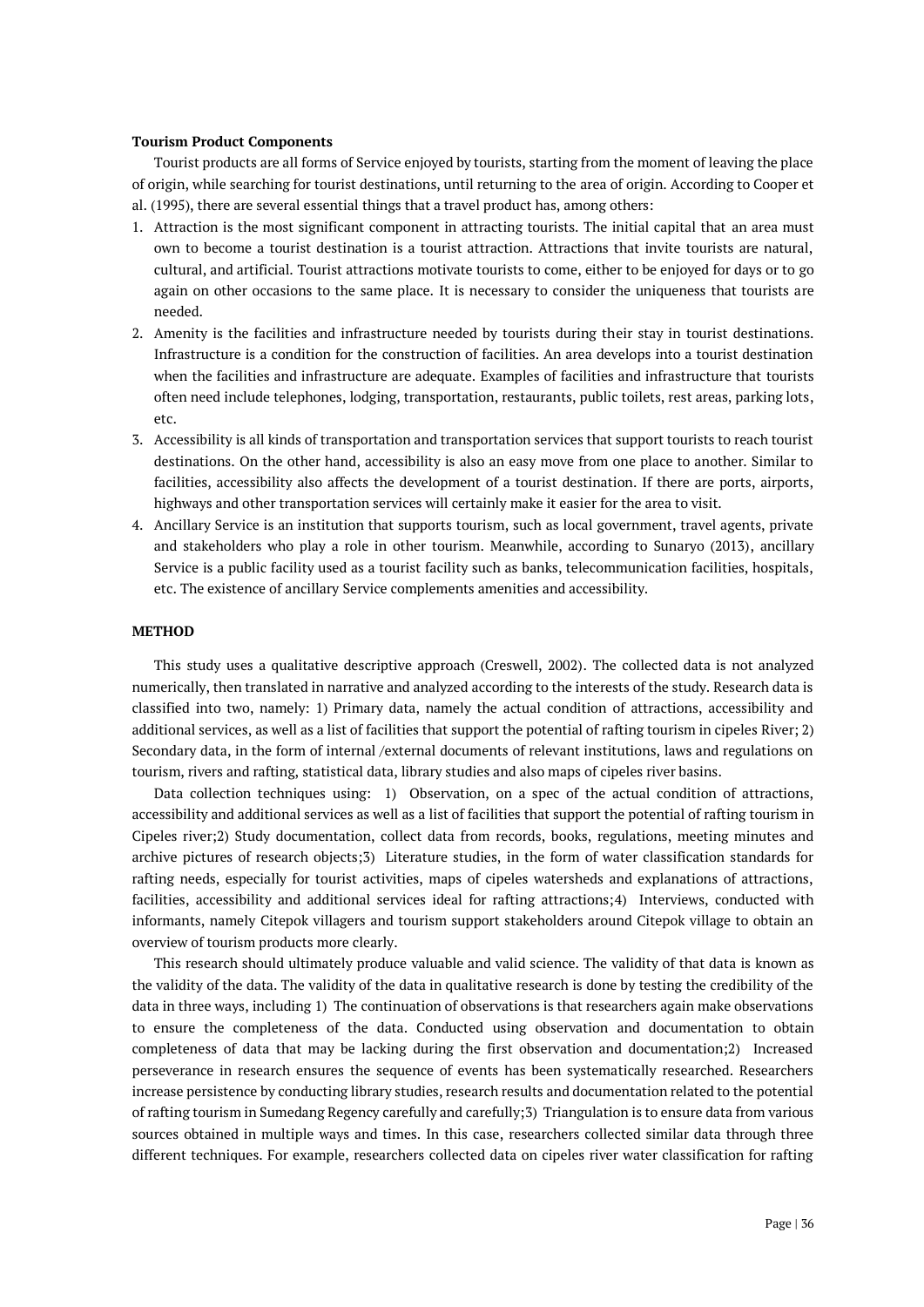tourism needs by field observation, documentation from the Environment Agency, and previous studies' literature studies.

## **RESULTS AND DISCUSSIONS**

Cipeles river basin is located in Citepok village, 3.5 km southeast of Paseh Sub-district and about 15 km from the centre of Sumedang Regency. In 2019 Citepok town consisted of 2 hamlets, 4 RW, and 10 RT occupied by 701 Family Heads. The main livelihoods of Citepok villagers are farmers, labourers and traders, while a small percentage are employees, civil servants, TNI and Polri. Life in Citepok village still upholds the brotherhood and puts forward the principle of cooperation.

Citepok village has a variety of natural resources that are beneficial for the lives of its people. Its primary natural resource is the Cicaneang spring that fertilizes the soil in this village. Commodities produced by plantations and agriculture citepok village is melinjo, banana, sawo and rice. Especially for rice, this village does not know the harvest season means that rice fields can be harvested all year round. Often farmers harvest rice three times a year; this makes Citepok village one of Sumedang Regency's rice barns. Citepok village has superior products produced by households that the village government empowers in emping and renginang. In addition, Citepok village has the potential of a river that can be used as a rafting tourist area. The track passed following the cipeles River that borders Situraja Sub-district; since 2016, rafting is managed by Taruna Siaga Bencana (Tagana) in collaboration with the village.



**Figure 2.** Citepok Village Map *Source: Gunawan (2018)*

Village or Village Community Empowerment Institute (LPMD/LPMK) and Village or Village Community Resilience Institute (LKMD/MFIK) Citepok Village are tasked to draw up development plans, mobilize self-help community and control development. In carrying out its duties, several functions of this institution include: 1) Shelter and distribution of community aspirations in development; 2) Planting and fertilizing a sense of unity and community unity; 3) Improving the quality of acceleration of government services to the community; 4) Preparation of plans, implementation, preservation and development of development results; 5) Mobilizer of initiatives, participation and self-help gotong royong community; 6) Diggers, utilization and development of natural resource potential and environmental harmony.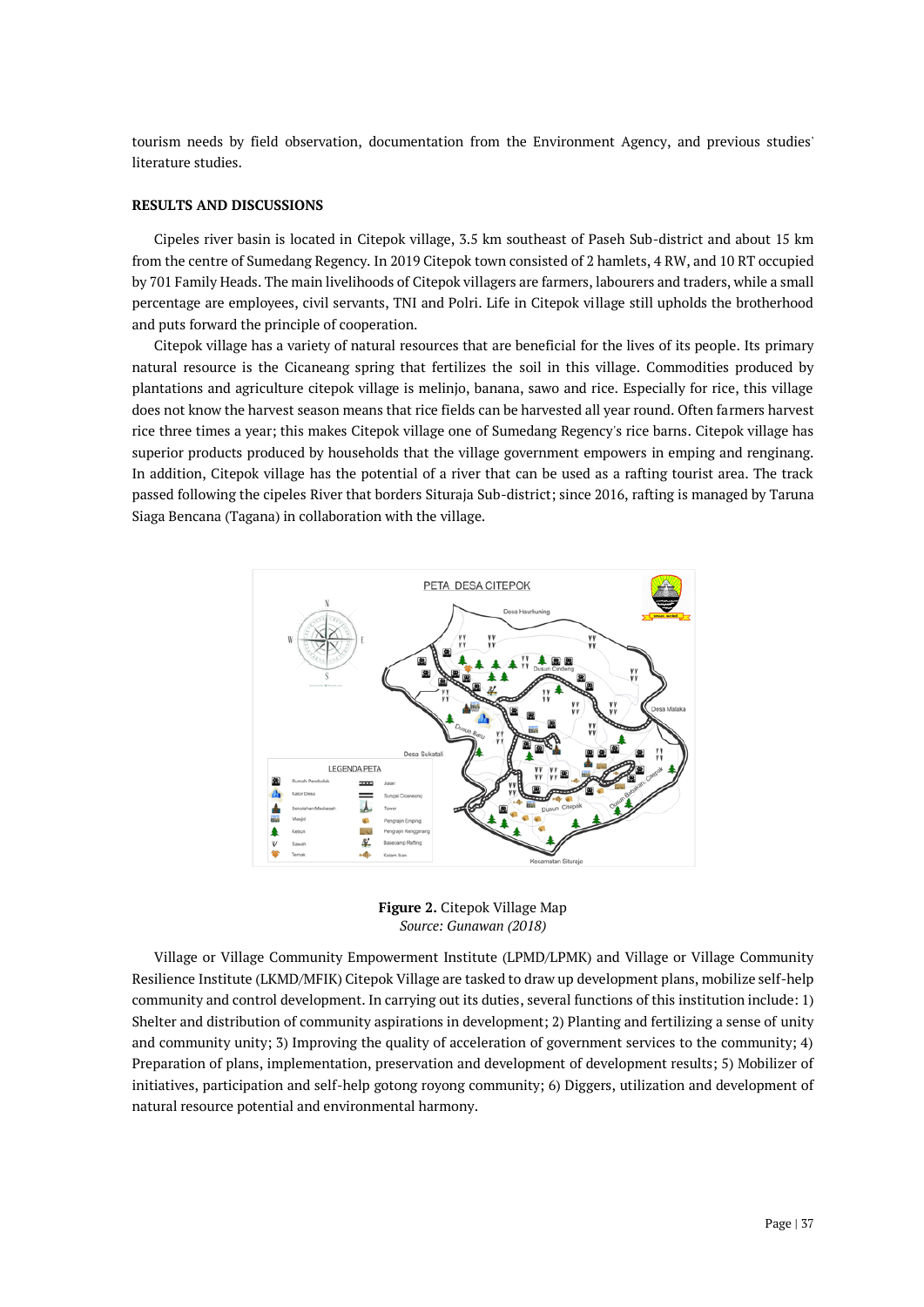## **Attractions**

Tourist attractions studied are divided into three categories, namely nature, culture and artificial. Citepok village has six diverse natural interests, ranging from rivers, rocks, rice fields and plantations. These tourist attractions include couples river, rocks around the River such as Batu Nunggul, Batu Kabuyutan, Batu Pangcalikan and Batu Namprak managed by the village government, and vast rice fields, sawo plantations, melinjo, bananas and others organized by the surrounding community. Cipeles River can be ranked into a special interest rafting tourist attraction that has an exciting contour.

Part of the River is flanked by rock cliffs on both sides, while the top of the ridge is overgrown with lush trees covering the hills and river surfaces. During the dry season, the water flowing in the Cipeles river will look more apparent than during the rainy season. At first glance, the shape of the Cipeles river is similar to Green Canyon but with a smaller river width. The condition of the rocks and currents of the Cipeles river is not too dangerous. Similarly, the rapids, although the number of rapids counted a lot but not too risky. Cipeles is in the grade 2 position for the size of the rapids track. The depth of the River varies from 4 meters to the deepest in some parts of 14 meters. The distance of the way that can be used is about 5 km or about 1 hour. Rafting starts from the bridge connecting Citepok and Sukatali villages named Tonjong, then ends around the Rengrang dam Pamulihan village.

Along the path to the River lies rice fields, and plantations are vast. While along the rafting track can be found large rocks that are beautiful and have their history. The most popular stone is Pangcalikan Stone. There are chunks of rock in this place that Prince Aria Kusumadinata used ramps to sit and fish for hours. From the word sit in Sundanese language, *calik* then born *pangcalikan* name, a place to sit. The surrounding community is more familiar with cipeles river rafting tour with the title of rafting Pancalikan. The rafting basecamp in Citepok Village is managed by the Taruna Siaga Bencana and Citepok village government.



*Figure 3.* Rice fields Desa Citepok *Figure 4.* Cipeles River Tampak Atas



**Figure 5.** Cliff Be Shaped Cave Figure 6. Cipeles River Rapids



*Source: Author Documentation (2020) Source: Author Documentation (2020)*



 *Source: Author Documentation (2020) Source: Author Documentation (2020)*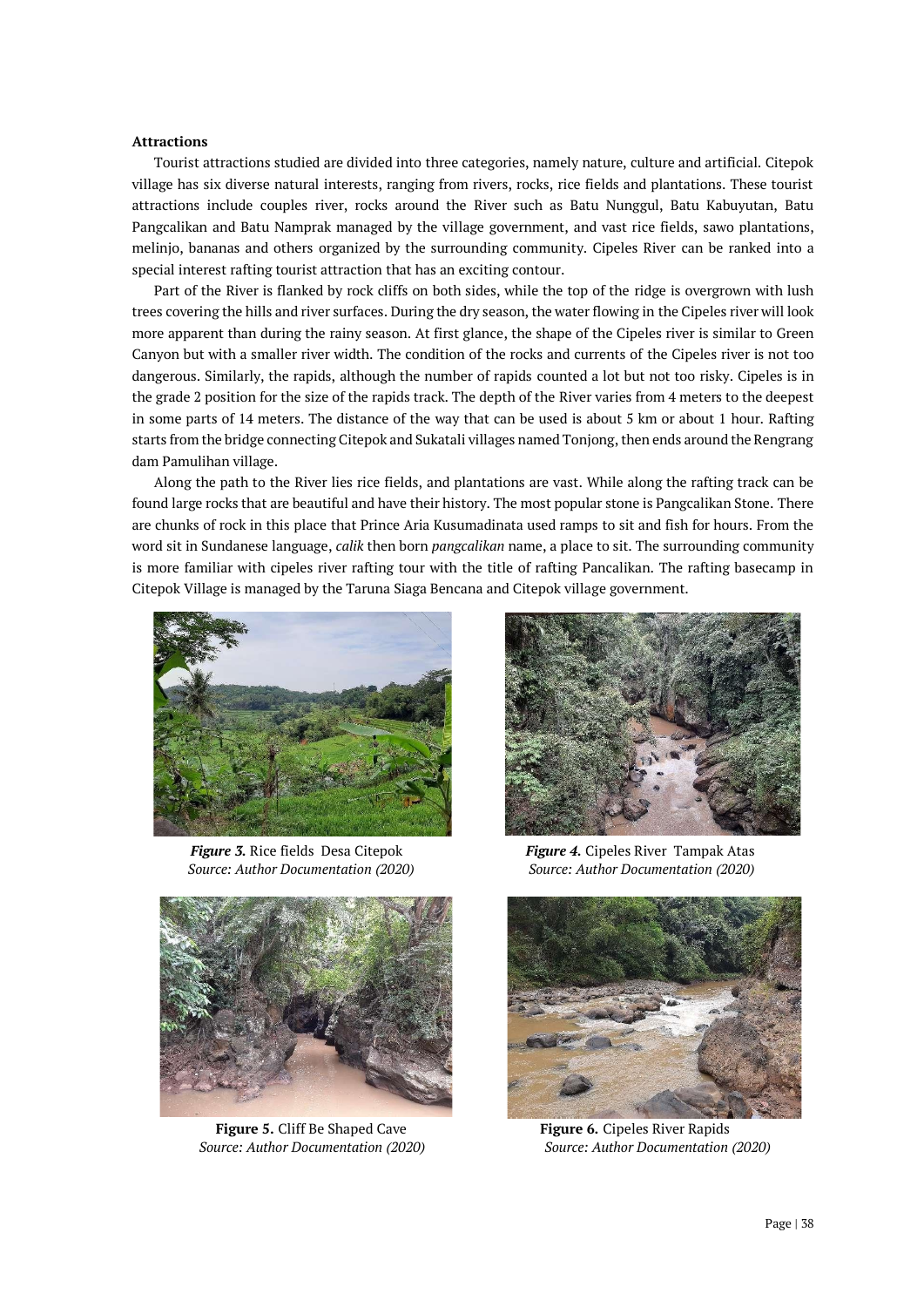Cultural attractions in citepok village include *ngaruat jagat* tradition and *mupu lauk* tradition and calung, dog-dog, and *degung* art. This artistic activity is usually done by the surrounding community and has its meaning. *Ngaruat jagat* tradition is a tradition of Citepok villagers from ancient times and is done through generations. Ngaruat Jagat aims to commemorate the services of the previous ancestors who have cultivated and pioneered the development of the village. *Ngaruat jagat* also aims to ask for salvation to Allah SWT and be grateful for the abundant natural blessings every year. In this event, the villagers will gather and carry out a complete thanksgiving with offerings and fragrances. Then offer *solawat* to the Prophet Muhammad, eat together and often closed with entertainment *art calung, dog-dog* or *degung*.

While Mupu Lauk is a typical tradition of Sundanese people, namely catching fish in a joint. In addition to entertainment, villagers usually come together to ask each other for news and the daily food needs of this tradition, strengthening social and community solidarity. Catching this fish is done in the Cipeles river. But the current condition is quite alarming, and cultural activities have rarely been done due to the lack of awareness of the next generation to preserve the traditions of their ancestors.

Artificial tourist attractions in Citepok village only has one fishing pond. This pond is managed by one of the Citepok villagers, namely Mr Wawan. Karna fishing place is a pond, so fish are planted adapted to water conditions. This pond planted with tilapia and goldfish. Tilapia is a freshwater fish that has thin meat. This fish is tolerant of natural conditions and able to live and breed in extreme water environments. Like salty and halfsalty water reaches the waters in the mountains that are cold temperatures. This type of tilapia is a local tilapia that can be consumed. At the same time, goldfish is very favourite planted in fish ponds in west Java, produced for consumption and not ornamental goldfish. This fishing pond looks clean and tidy; there are about 15 seats provided for anglers around the pond.

# **Tourism Amenities**

Tourist facilities are all facilities and infrastructures that can support the needs of tourists. In contrast, according to Cooper et al. (1995), the tourist destination includes examples of tourist facilities, including highways, water supplies, electricity, airports, ports, telephones, lodging, transportation, restaurants, etc. The tourist facilities studied are inns and restaurants. About 18 restaurants within a 10 km radius of Citepok village, with A'la carte, family restaurant and buffet serve various menus such as Sundanese, Betawi, Madura and Padang cuisine. The average price of cooking is not too expensive, ranging from Rp. 4.000 – Rp. 30.000 per serving and maximal Rp. 40.000/pax for a buffet.

The inns are primarily located in the Sumedang area of the city. The closest inn from Citepok village is Hotel Karya Nunggal Asri, a budget hotel and can only accommodate a maximum of 10 guests per night. The lodging that is widely recommended by the local community is Hanjuang Hegar Pondokan, located about 9 km from Citepok village, precisely on Cimalaka highway. 2 types of lodging are modern and traditionally themed. The rate per room is Rp. 200.000 with ac, hot water, Wi-Fi, breakfast, twin bedroom and swimming pool.

## **Tourism Accesibilities**

Citepok village is under the administrative area of the Paseh sub-district; this location is 3.5 km from the Paseh sub-district and 15 km from the centre of the Sumedang Regency. From Sumedang city to the road to citepok village gate is a highway that is in good condition and usually passed by buses, microbuses, and city transportation from the direction of Sumedang-Paseh and vice versa. Entering the gate of Citepok village, the width of the road is about 3-5 meters can be passed by vehicles with a maximum width of 2.1 meters and a maximum length of 9 meters and a maximum height of 3.5 meters. The entire load of 8 tons and roads included in class III C. The village road is asphalt condition is quite good, but there are several small holes along the road to the rafting basecamp. At the same time, the road to the start point location of the road hole is more and more but can still be traversed by cars and micro-buses. There is no public transportation through citepok village road. The road condition is not too comprehensive, uphill, and perfect for the way back to basecamp after arriving at the finish point. After the rafting, tourists will see the view of the rice barn terraces citepok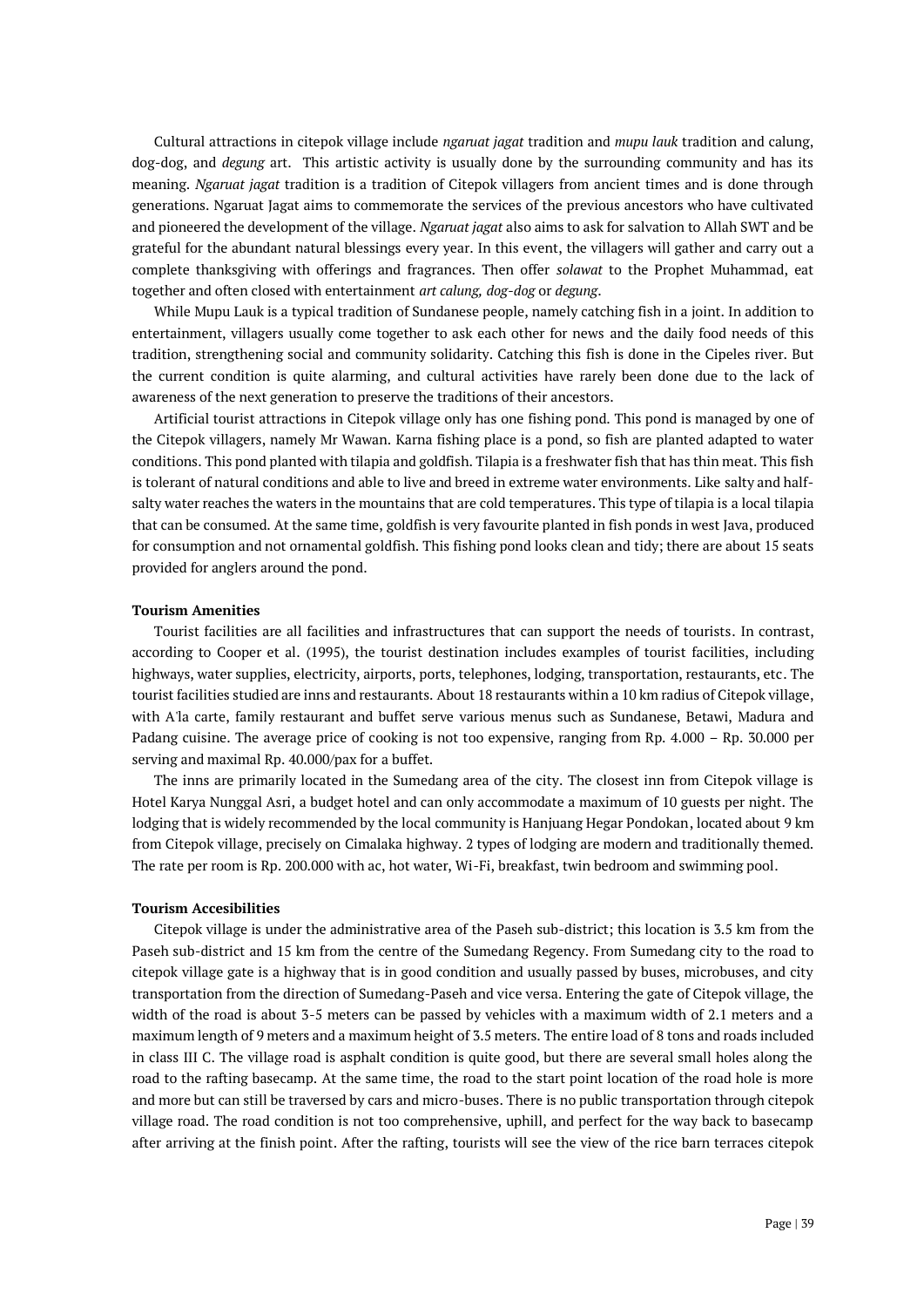village. Citepok village government always budgets funds for village development, including village roads; in 2020, 44.58% of APBD will be used for village development.

Road signs and lighting are mainly on the national road connecting Bandung-Cirebon. In citepok village, there are only signs and some lighting lights near the bridge. Public transportation that passes through the Sumedang-Paseh highway is diverse, ranging from buses and micro-buses both from Bandung and Cirebon. For local transportation there is 1 route with the route Ciakar Sumedang Terminal – Bunderan Alamsari Sumedang – Cimalaka – Legok – Paseh and vice versa. The fare of angkot 01 is Rp. 3,000 - Rp. Ten thousand depending on the point where passengers board and disembark. This city transportation operates from 06.00 – 17.00 WIB, but the more afternoon, the fewer city transportation 01 passes through this line.

#### **Ancillary Services**

Ancillary Service is a public facility used as a tourist facility such as banks, telecommunication facilities, hospitals, etc. The existence of ancillary Service complements amenities and accessibility (Sunaryo, 2013). In this study, additional services are rafting providers/operators, health services, financial services and security services. For rafting service providers in Sumedang is still a little, one of the people who provide rafting to the Cipeles river is SODA (Sumedang Outdoor Activity). Soda Basecamp is located in the Sumedang area of the city. Provide services for both small groups and large groups of a maximum of 40 people. In addition to rafting, SODA also provides facilities for other adventure activities in Sumedang, such as paragliding, river tubing, offroad, hi-rope, and team building. For novice tourists who have never done rafting before, accompanied by an experienced instructor. Many serve groups of schoolgirls, nature lovers, companies and families. The price per pax is Rp. 150.000 (min 5 pax) with rafting facilities on cipeles River about 5km, snacks, rafting equipment, instructors, first aid, local transportation & insurance and can order lunch with an additional Rp. 25.000.

The nearest health service is Pembina Sehat's 24-hour clinic which is accessible to the public about 6.2 miles away. For financial services, several ATMs are scattered around citepok village, including ATM Bank BJB, Bank BRI Situraja, Bank BNI Legok, and Bank Mandiri Situraja distance from the town about 3-5 km. At the same time, the nearest security service is also about 10 km, namely Situraja Police.

## **CONCLUSION**

Considering the resources of tourism products in Citepok village, the potential is excellent for the developing River as the primary resource has a unique and white water rafting path that is in grade 2, or ideally used as a river for rafting for tourist needs. Lodging and restaurant tourism facilities around the village are adequate. Good accessibility to reach the rafting tourist area, as for what can be improved, improves road holes and signs and lighting. The existence of additional services also complements the existing amenities and accessibility. From the results of this study, it is known that the best time to go rafting in the dry season, around April-August. In the dry season, the river water is clean, and the River's depth is reduced, so the rocks are visible to the surface, forming rapids. Tourist activities can be done between 09.00 – 15.00 WIB. Because at that hour, local transportation is still operating, taking into account the distance to the inn on average in the Sumedang Kota area. Furthermore, some significant developments are to build a synergy of stakeholders and tourism development resources in Citepok Village, Sumedang Regency, into a more technical tourism development roadmap.

### **REFERENCES**

AM Benur, B. B. (2015). Tourism Management. Tourism product development and product diversification in destination.

Buckley, R. (2006). Adventure tourism. Cabi.

Buckley, R. (2006). Adventure tourism research: a guide to the literature. Tourism Recreation Research, 31(2), 75-83.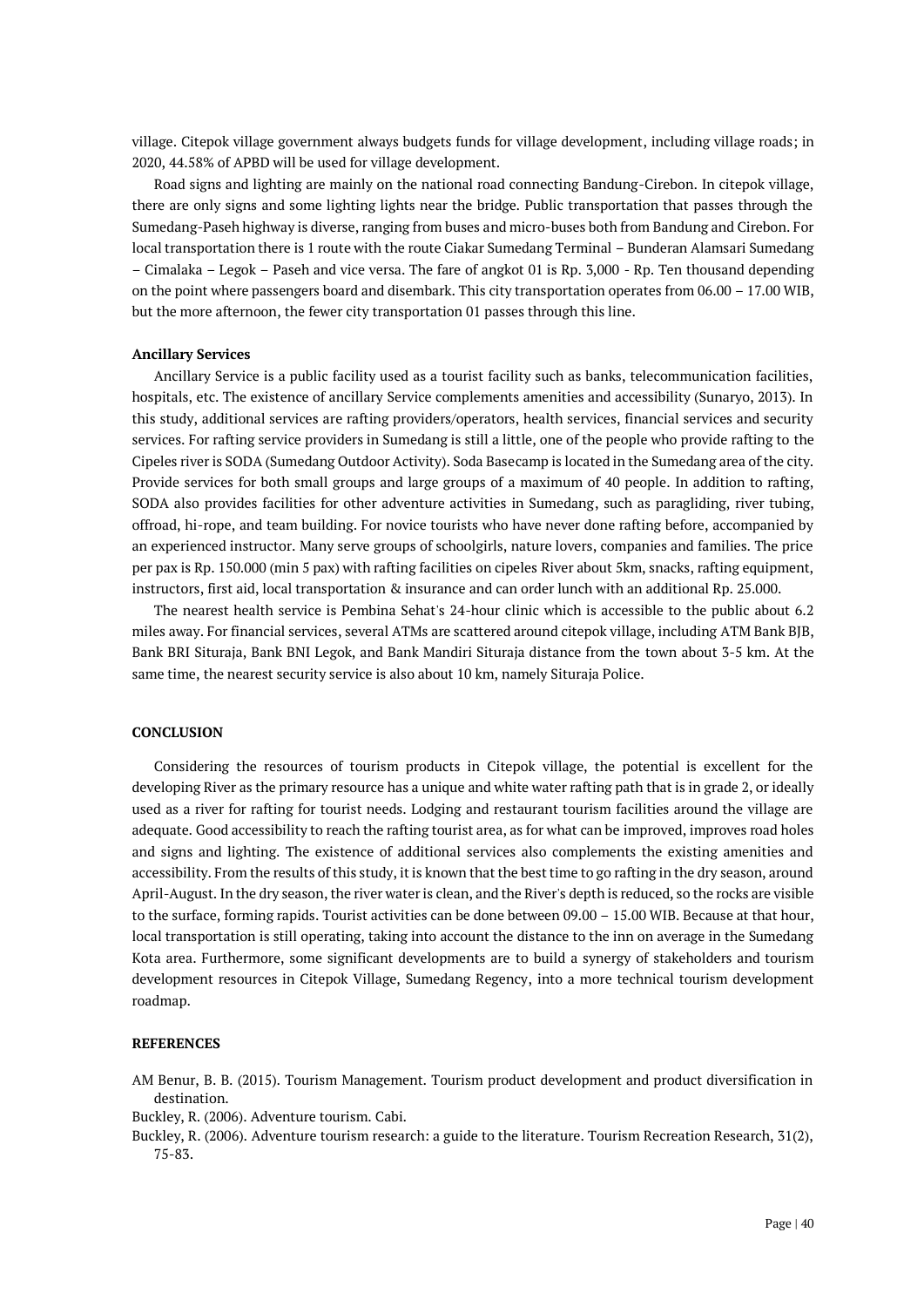Buckley, R. (2007). Adventure tourism product - Price, duration, size, skill, remoteness.

- Buckley, R. (2010). Annals of Tourism Research. Communications in adventure tour products Health and safety in rafting and kayaking.
- Budisetyorini, B., Adisudharma, D., Salam, D. A., Prawira, M. F. A., Wulandari, W., & Susanto, E. (2021). Pengembangan Pariwisata Bertema Eco-Forest dan Sungai di Bumi Perkemahan Tangsi Jaya. Jurnal Kepariwisataan: Destinasi, Hospitalitas dan Perjalanan, 5(1), 75-88.

Collins, A., & Cooper, C. (2017). Measuring and managing the environmental impact of festivals: The contribution of the Ecological Footprint. Journal of Sustainable Tourism, 25(1), 148-162.

Creswell, J. W. (2002). Desain penelitian. Pendekatan Kualitatif & Kuantitatif, Jakarta: KIK.

Susanto, E., Novianti, S., Rafdinal, W., Prawira, M. F. A., & Septyandi, C. B. (2020). Visiting Tourism Destination: Is It Influenced by Smart Tourism Technology?. Journal of Indonesian Tourism and Development Studies, 8(3).

Holden, A. (2019). Tourism Review. Environmental ethics for tourism-the state of the art.

- Ismayanti. (2010). In Pengantar Pariwisata. Gramedia widiasarana Indonesia.
- Mackenzie, S. H., & Kerr, J. H. (2013). Can't we all just get along? Emotions and the team guiding experience in adventure tourism. Journal of Destination Marketing & Management, 2(2), 85-93.

Muljadi. (2009). Kepariwisataan dan Perjalanan. Rajawali Press.

O Rantala, A. R. (2018). Annals of leisure research. Is adventure tourism coherent concept? A review of research approaches on adventure tourism.

Sousa, B. (2018). The role of innovation in special interest tourism - A theoritical approach.

Swarbrooke, J., & Horner, S. (2007). Consumer behaviour in tourism. Routledge.

Trauer, B. (2006). Conceptualizing special interest tourism—frameworks for analysis. Tourism management, 27(2), 183-200.

# **Websites**

- 9 lokasi arung jeram paling menantang di asia. (2019, Agustus 6). Retrieved from https://www.cnnindonesia.com: https://www.cnnindonesia.com/gaya-hidup/20190806132213-269- 418839/9-lokasi-arung-jeram-paling-menantang-di-asia
- Antara, A. (2017, Oktober 4). Sukabumi kembangkan 2 wisata alam andalan, pemandian air panas dan arung jeram. Retrieved from https://lifestyle.okezone.com/read/2017/10/04/406/1788959/sukabumikembangkan-2-wisata-alam-andalan-pemandian-air-panas-dan-arung-jeram
- COVID 19 : Putting people first. (2020). Retrieved from https://www.unwto.org: https://www.unwto.org/tourism-covid-19

Daftar atraksi wisata kabupaten Sumedang. (2018). Retrieved from https://disparbudpora.sumedangkab.go.id/ Jumlah kunjungan wisman ke Indonesia April 2020 mencapai 106.04 ribu kunjungan. (2020, Juni 2). Retrieved from www.bps.go.id: https://www.bps.go.id/pressrelease/2020/06/02/1715/jumlah-kunjungan-wisman-keindonesia-april-2020-mencapai-160-04-ribu-kunjungan.html

Jumlah kunjungan wisman ke Indonesia Desember 2019 mencapai 1.38 juta kunjungan. (2020, February 3). Retrieved from www.bps.go.id: https://www.bps.go.id/pressrelease/2020/02/03/1711/jumlah-kunjunganwisman-ke-indonesia-desember-2019-mencapai-1-38-juta-kunjungan-.html

P, E. A. (2020, Maret 11). 10 Tempat Rafting Terbaik di Indonesia. Retrieved from https://www.bobobox.co.id: https://www.bobobox.co.id/blog/tempat-rafting-terbaik-indonesia/

Pangcalikan surga arung jeram tersembunyi di Sumedang. (2016, Maret 11). Retrieved from https://republika.co.id: https://republika.co.id/berita/gaya-hidup/travelling/16/03/11/o3uv7f396 pangcalikan-surga-arung-jeram-tersembunyi-di-sumedang

Peta Infrastruktur Kabupaten Sumedang. (2012). Retrieved from https://dinpupr.sumedangkab.co.id

- Profil Daerah Kabupaten Sumedang. (2017). Retrieved from https://jabarprov.go.id: https://jabarprov.go.id/index.php/pages/id/1051
- Rahayu, A. (2020, Maret 17). Menparekraf dorong industri ambil langkah antisipatif terkait virus covid-19. Retrieved from www.kemenparekraf.go.id: https://www.kemenparekraf.go.id/post/siaran-persmenparekraf-dorong-industri-ambil-langkah-antisipatif-terkait-virus-covid-19

Trauer, B. (2006). Tourism Management. Conceptualizing special interest tourism—frameworks for analysis.